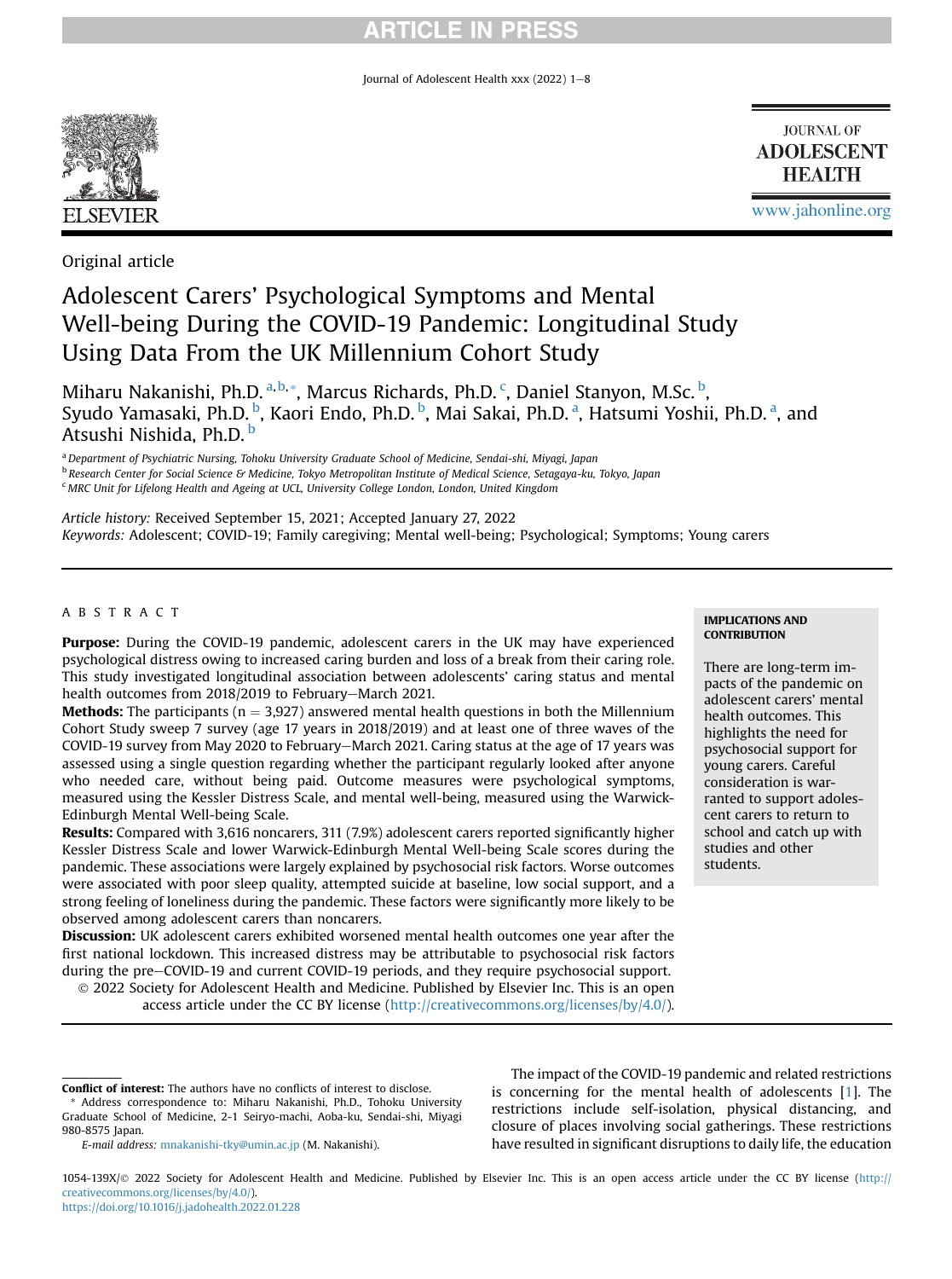system, and health service delivery [\[2\]](#page-6-1). There has been evidence of increases in the prevalence of mental health problems among young people during the pandemic [\[3\]](#page-6-2). Adolescence is a formative period for emotional and social development [\[4](#page-6-3)[,5\]](#page-7-0), which is facilitated by social connections and peer interactions [[6](#page-7-1)]. Thus, school closures and stay-at-home orders have been linked to adolescent mental health problems [[7\]](#page-7-2). The first lockdown across the UK was announced on 23 March 2020; subsequently, COVID-19 cases resurged after ease of restrictions which led to two further national lockdowns over one year. These long-term public health restrictions can cause chronic psychological distress and negative effects on social and emotional development in adolescence. However, most reports focus on a few months after the first national lockdown [[8](#page-7-3)]. Therefore, little is known about the long-term consequences of COVID-19 on adolescent mental health.

In particular, adolescent carers in the UK have been facing growing pressure during the pandemic. They undertake a range of tasks to support family members or friends who cannot cope without their support. Caring responsibilities in adolescence may have serious impact on psychosocial adjustment and represent a challenge to life planning in relation to education, career, and personal life [\[9\]](#page-7-4). There are an estimated number of 800,000 young carers in the UK under the age of 18 years [\[10](#page-7-5)]. Mental health needs of young carers have been recognized prior to the COVID-19 pandemic. In the UK, young carers were more likely to report psychosocial difficulties and mental health problems [\[11\]](#page-7-6). Of them, 45% reported having some form of mental health problem [\[12](#page-7-7)]. During the COVID-19 pandemic, most adolescent carers in the UK have experienced psychological distress owing to lack of school and established routines, increased caring burden, and loss of a break from home and their caring role [[13,](#page-7-8)[14\]](#page-7-9). However, there has been a lack of awareness and visibility concerning these adolescent carers in most European countries  $[15-17]$  $[15-17]$  $[15-17]$  $[15-17]$ . Furthermore, there has been no longitudinal examination of the mental health of adolescent carers from the pre-COVID-19 to current COVID-19 period in comparison with the general population. Such an understanding will highlight social inequalities in the context of the COVID-19 pandemic and help identify urgent support needs in the adolescent population.

This study aimed to investigate the longitudinal association between adolescents' caring status and mental health outcomes among adolescents from pre-COVID-19 to current COVID-19 periods. Since we expected that adolescent carers were more likely to experience psychosocial risk factors before and during COVID-19 periods, we conducted hierarchical regression analyses. To determine caring role and psychosocial factors before and during COVID-19 periods associated with mental health outcomes, the unadjusted model included caring status. The second model included pre–COVID-19 psychosocial factors, and the fully adjusted model included psychosocial factors at current COVID-19 periods.

#### Methods

#### Study design and participants

The sample for this study was drawn from the Millennium Cohort Study (MCS) [\[18\]](#page-7-11). The MCS is a nationally representative birth cohort study following the lives of 18,818 people born across England, Scotland, Wales, and Northern Ireland in 2000-2002. The MCS collects developmental information on physical and mental health throughout childhood and adolescence. The most recent sweep (sweep 7) was conducted when the cohort members were 17 years old, from January 2018 to March 2019.

In May 2020, the COVID-19 survey was launched in five national longitudinal studies, including the MCS. The survey aimed to explore the effect of the pandemic on the lives of people of different generations and backgrounds [[19,](#page-7-12)[20](#page-7-13)].

We combined data from the MCS sweep 7 survey (baseline) and the COVID-19 survey (exposure) administered to MCS members. Data available from the COVID-19 survey included waves  $1-3$ . The wave 1 survey was conducted at the height of lockdown restrictions in May 2020. The wave 2 survey was conducted in September and October 2020 and focused on the period of restriction easing. The wave 3 survey was conducted in February and March of 2021. During this period, a road map for

#### <span id="page-1-0"></span>Table 1

Adolescent characteristics at baseline by caring status

| MCS sweep 7 survey, at the age of 17 years<br>$N$ (%) or mean (SD)<br>$N$ (%) or mean (SD)<br>Carer<br>Test statistic<br><i>p</i> value<br>Noncarer<br>Demographic<br>17.2(0.3)<br>17.1(0.3)<br>$N = 3,615$<br>$t(373.11) = 2.16*$<br>Age, year, mean (SD)<br>$N = 311$<br>.031<br>$\chi^2(1) = 0.95$<br>$N = 310$<br>200(64.5)<br>2,218(61.7)<br>Female, $N$ $(\%)$<br>$N = 3,594$<br>.330 |
|---------------------------------------------------------------------------------------------------------------------------------------------------------------------------------------------------------------------------------------------------------------------------------------------------------------------------------------------------------------------------------------------|
|                                                                                                                                                                                                                                                                                                                                                                                             |
|                                                                                                                                                                                                                                                                                                                                                                                             |
|                                                                                                                                                                                                                                                                                                                                                                                             |
|                                                                                                                                                                                                                                                                                                                                                                                             |
| $\chi^2(1) = 9.50^*$<br>548 (15.9)<br>Non-White/non-Caucasian, N (%)<br>66 (22.8)<br>$N = 289$<br>.002<br>$N = 3,457$                                                                                                                                                                                                                                                                       |
| Psychosocial risk factors                                                                                                                                                                                                                                                                                                                                                                   |
| Heavy drinking, $N$ $(\%)$<br>$\gamma^2(1) = 0.52$<br>$N = 210$<br>23(11.0)<br>318 (12.7)<br>.472<br>$N = 2,511$                                                                                                                                                                                                                                                                            |
| $\chi^2(1) = 17.37^*$<br>Regular smoking, $N$ $(\%)$<br>$N = 311$<br>27(8.7)<br>136(3.8)<br>< .001<br>$N = 3,611$                                                                                                                                                                                                                                                                           |
| Cannabis use, N (%)<br>$N = 311$<br>$Z = 1.15$<br>$N = 3,608$<br>.250                                                                                                                                                                                                                                                                                                                       |
| Never<br>223(71.7)<br>2,691 (74.6)                                                                                                                                                                                                                                                                                                                                                          |
| Less than 10 times in the last year<br>70(22.5)<br>743 (20.6)                                                                                                                                                                                                                                                                                                                               |
| 10 or more times in the last year<br>18(5.8)<br>174(4.8)                                                                                                                                                                                                                                                                                                                                    |
| $\gamma^2(1) = 1.92$<br>Use of other drugs, $N(\%)$<br>24(7.8)<br>209(5.8)<br>.166<br>$N = 308$<br>$N = 3,580$                                                                                                                                                                                                                                                                              |
| $\gamma^2(1) = 24.17^*$<br>Subjective sleep quality, poor, $N$ $(\%)$<br>$N = 311$<br>139 (44.7)<br>1,125(31.1)<br>< .001<br>$N = 3,615$                                                                                                                                                                                                                                                    |
| $\gamma^2(1) = 3.26$<br>$N = 311$<br>Being arrested, N (%)<br>6(1.9)<br>32(0.9)<br>.071<br>$N = 3,616$                                                                                                                                                                                                                                                                                      |
| $\chi^2(1) = 3.82$<br>Problematic video gaming, N (%)<br>$N = 311$<br>56(18.0)<br>505(14.0)<br>$N = 3,616$<br>.051                                                                                                                                                                                                                                                                          |
| $\gamma^2(1) = 5.65^*$<br>Gambling, $N$ $(\%)$<br>49 (15.8)<br>407(11.3)<br>.017<br>$N = 311$<br>$N = 3,616$                                                                                                                                                                                                                                                                                |
| $\chi^2(1) = 30.51^*$<br>Self-harm, N (%)<br>$N = 310$<br>122 (39.4)<br>903(25.0)<br>< .001<br>$N = 3,613$                                                                                                                                                                                                                                                                                  |
| $\chi^2(1) = 69.61^*$<br>Suicide attempt, N (%)<br>59 (19.0)<br>224(6.2)<br>$N = 311$<br>< .001<br>$N = 3,608$                                                                                                                                                                                                                                                                              |
| t $(297.36) = 7.61*$<br>Mental difficulties, mean (SD), range $0-40^{\circ}$<br>$N = 271$<br>6.3(5.1)<br>9.4(6.5)<br>$N = 3,343$<br>< .001                                                                                                                                                                                                                                                  |

 $SD =$  standard deviation.

\*Significant at  $p < 05$ .

Mental difficulties were measured using the Strength and Difficulties Questionnaire.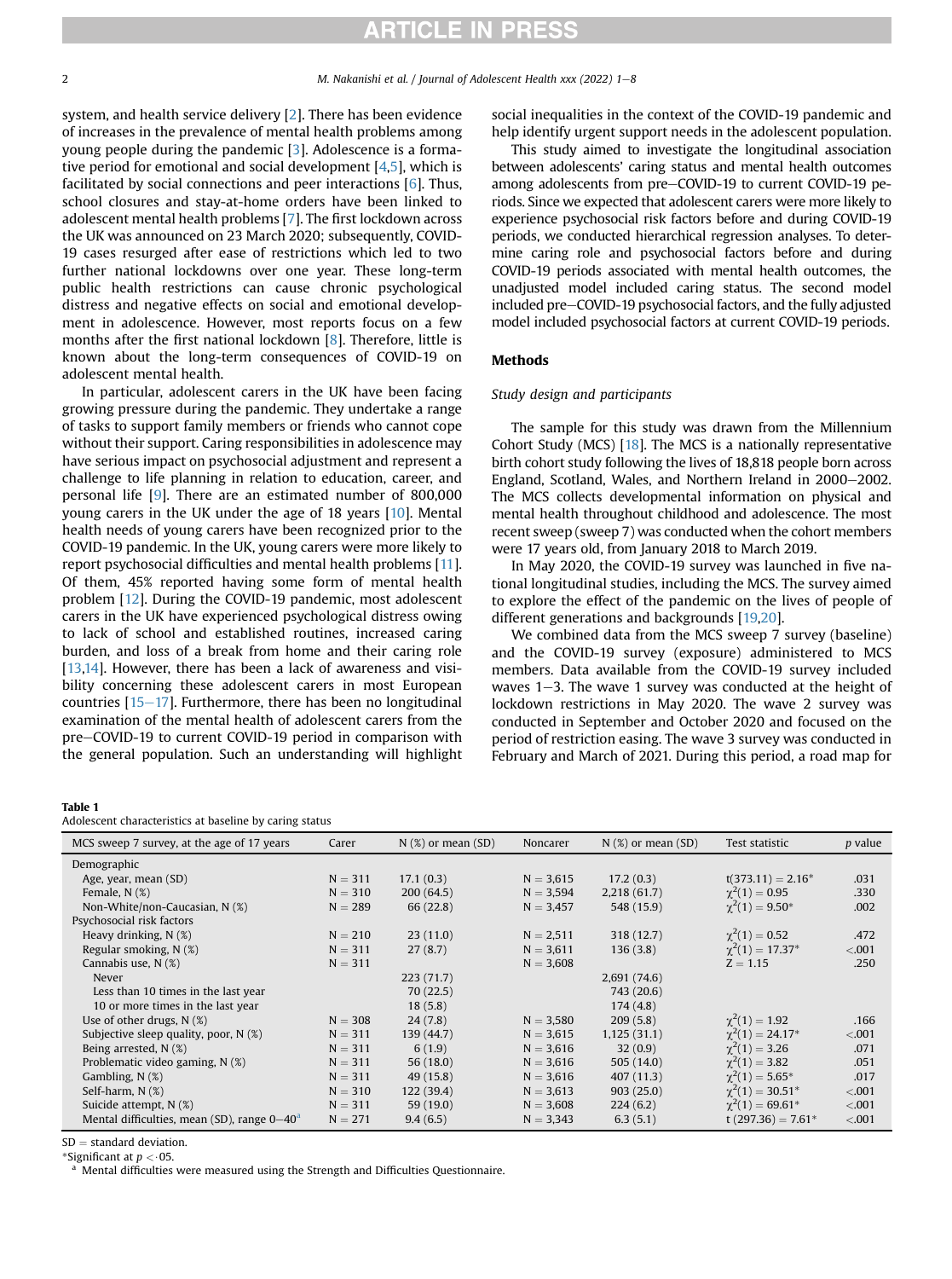### M. Nakanishi et al. / Journal of Adolescent Health xxx (2022)  $1-8$  3

#### <span id="page-2-0"></span>Table 2

Adolescent characteristics after exposure by caring status

| COVID-19 survey                                        | Carer     | $N$ (%) or mean (SD) | Noncarer    | $N$ (%) or mean (SD) | Test statistic         | <i>p</i> value |
|--------------------------------------------------------|-----------|----------------------|-------------|----------------------|------------------------|----------------|
| May 2020, wave 1                                       |           |                      |             |                      |                        |                |
| Alcohol consumption, number of drinks per day, $N$ (%) | $N = 119$ |                      | $N = 1,817$ |                      | $Z = 0.27$             | .785           |
| Zero                                                   |           | 38 (31.9)            |             | 543 (29.9)           |                        |                |
| $1 - 2$                                                |           | 53 (44.5)            |             | 838 (46.1)           |                        |                |
| $3 - 4$                                                |           | 16(13.4)             |             | 287(15.8)            |                        |                |
| 5 or more                                              |           | 12(10.1)             |             | 149(8.2)             |                        |                |
| Smoking, number of cigarettes, mean (SD)               | $N = 118$ | 1.4(4.4)             | $N = 1,819$ | 0.6(2.9)             | $t(123.63) = 1.77$     | .079           |
| Sleep time, number of hours, mean (SD)                 | $N = 119$ | 7.6(2.2)             | $N = 1,821$ | 8.3(1.8)             | $t(127.93) = 3.10*$    | .002           |
| Change in household members, N (%)                     | $N = 119$ | 33 (27.7)            | $N = 1,825$ | 495 (27.1)           | $\gamma^2(1) = 0.02$   | .885           |
| Outdoor spaces at home, no, N (%)                      | $N = 119$ | 11(9.2)              | $N = 1,825$ | 71(3.9)              | $\gamma^2(1) = 7.92^*$ | .005           |
| Financial management, worse, N (%)                     | $N = 119$ | 37 (31.0)            | $N = 1,817$ | 472 (26.0)           | $\chi^2(1) = 1.51$     | .219           |
| Social support, <sup>a</sup> mean (SD), range $3-9$    | $N = 119$ | 8.1(1.3)             | $N = 1,820$ | 8.4(1.0)             | $t(128.25) = 2.56*$    | .012           |
| Loneliness, mean (SD), range $4-12$                    | $N = 119$ | 7.9(2.3)             | $N = 1,824$ | 7.1(2.3)             | $t(134.05) = 3.71*$    | < .001         |
| September/October 2020, wave 2                         |           |                      |             |                      |                        |                |
| Alcohol consumption, number of drinks per day, N (%)   | $N = 171$ |                      | $N = 2,251$ |                      | $Z = 2.69*$            | .007           |
| Never                                                  |           | 54 (31.6)            |             | 532 (23.6)           |                        |                |
| $1 - 2$                                                |           | 51 (29.8)            |             | 645 (28.7)           |                        |                |
| $3 - 4$                                                |           | 36(21.1)             |             | 538 (23.9)           |                        |                |
| 5 or more                                              |           | 30(17.5)             |             | 536 (23.8)           |                        |                |
| Smoking, number of cigarettes, mean (SD)               | $N = 172$ | 2.0(7.3)             | $N = 2,225$ | 1.0(4.3)             | $t(180.14) = 1.88$     | .061           |
| Sleep time, number of hours, mean (SD)                 | $N = 171$ | 7.4(2.0)             | $N = 2,228$ | 7.6(1.5)             | $t(185.57) = 1.24$     | .218           |
| Change in household members, N (%)                     | $N = 172$ | 65 (37.8)            | $N = 2,221$ | 725 (32.6)           | $\chi^2(1) = 1.91$     | .167           |
| Outdoor spaces at home, no, $N$ (%)                    | $N = 172$ | 26(15.1)             | $N = 2,222$ | 340 (15.3)           | $\gamma^2(1) = 0.004$  | .948           |
| Financial management, worse, N (%)                     | $N = 173$ | 54 (31.2)            | $N = 2,251$ | 605(26.9)            | $\chi^2(1) = 1.53$     | .217           |
| Social support, <sup>a</sup> mean (SD), range $3-9$    | $N = 172$ | 8.1(1.2)             | $N = 2,251$ | 8.3(1.1)             | $t(195.19) = 2.61*$    | .010           |
| Loneliness, mean (SD), range $4-12$                    | $N = 172$ | 7.8(2.4)             | $N = 2,249$ | 7.0(2.3)             | $t(196.32) = 3.97*$    | < .001         |
| February/March 2021, wave 3                            |           |                      |             |                      |                        |                |
| Alcohol consumption, number of drinks per day, N (%)   | $N = 141$ |                      | $N = 1,998$ |                      | $Z = 1.98*$            | .048           |
| Never                                                  |           | 56 (39.7)            |             | 603 (30.2)           |                        |                |
| $1 - 2$                                                |           | 38 (27.0)            |             | 640 (32.0)           |                        |                |
| $3 - 4$                                                |           | 27(19.1)             |             | 402(20.1)            |                        |                |
| 5 or more                                              |           | 20(14.2)             |             | 353 (17.7)           |                        |                |
| Smoking, number of cigarettes, mean (SD)               | $N = 139$ | 2.1(6.9)             | $N = 1,985$ | 0.9(4.7)             | $t(147.22) = 2.01*$    | .047           |
| Sleep time, number of hours, mean (SD)                 | $N = 139$ | 6.9(1.7)             | $N = 1,990$ | 7.5(1.5)             | $t(153.98) = 4.13*$    | < 0.001        |
| Change in household members, N (%)                     | $N = 257$ | 87 (33.9)            | $N = 2,945$ | 1,025(34.8)          | $\chi^2(1) = 0.09$     | .758           |
| Outdoor spaces at home, no, N (%)                      | $N = 258$ | 35(13.6)             | $N = 2,933$ | 464 (15.8)           | $\chi^2(1) = 0.91$     | .339           |
| Financial management, worse, N (%)                     | $N = 257$ | 94(36.6)             | $N = 2,988$ | 837 (28.0)           | $\gamma^2(1) = 8.48^*$ | .004           |
| Social support, <sup>a</sup> mean (SD), range $3-9$    | $N = 140$ | 7.9(1.4)             | $N = 2,008$ | 8.3(1.2)             | t $(152.19) = 3.20*$   | .002           |
| Loneliness, mean (SD), range $4-12$                    | $N = 256$ | 7.9(2.5)             | $N = 2,984$ | 7.2(2.4)             | t (296.36) = $4.46*$   | < .001         |

 $SD =$  standard deviation.

\*Significant at  $p < 0.05$ .

<sup>a</sup> Social support was measured using a 3-item version of the Social Provisions Scale.

**b** Loneliness was measured using a 4-item UCLA Loneliness Scale.

easing lockdown restrictions was announced in the UK. A summary of the data sources is provided in the Appendix A1.

The participants varied based on the waves they were sampled in and the number of times they participated. A total of 3,927 participants completed the mental health questions in the MCS sweep 7 and in least one wave of the COVID-19 survey. This sample was used in the present study.

#### Data collection and procedures

Ethical approval was not required for this study. All secondary data used in this study were drawn from the MCS and COVID-19 survey and were anonymized at the sources by the survey team. Consequently, no data were collected directly from human subjects in the present study. However, all the participants provided written informed consent for the original data collection.

#### **Measures**

Our primary outcome measures were psychological symptoms and mental well-being. Psychological symptoms were measured using the Kessler Distress Scale (K6) [[21\]](#page-7-14). It contains six items to rate each symptom in the last 30 days on a 5-point Likert scale. Mental well-being was measured using the Warwick-Edinburgh Mental Well-being Scale (WEMWBS) [\[22\]](#page-7-15). It contains seven items to rate each condition over the past two weeks on a 5-point Likert scale. The K6 and WEMWBS were evaluated at baseline and at each wave of the COVID-19 survey.

The primary explanatory measure was caring status at baseline. The MCS sweep 7 survey online questionnaire asked the following question: 'Do you regularly look after anyone who is ill, disabled, or elderly and in need of care, without being paid? This includes both people who live with you and those who live elsewhere. Please do not include caring for others that you do in a professional capacity (i.e., as a job)'. Participants who responded 'yes' and 'no' were categorized as carers and noncarers, respectively.

The covariates in this study were demographic variables at baseline and psychosocial risk factors at baseline and after exposure to the COVID-19 pandemic. These covariates were selected based on a previous study using the MCS sweep 7 survey and COVID-19 wave 1 survey  $[23]$  $[23]$  $[23]$ . Details of the variables are available in the Appendix A1. Demographic variables included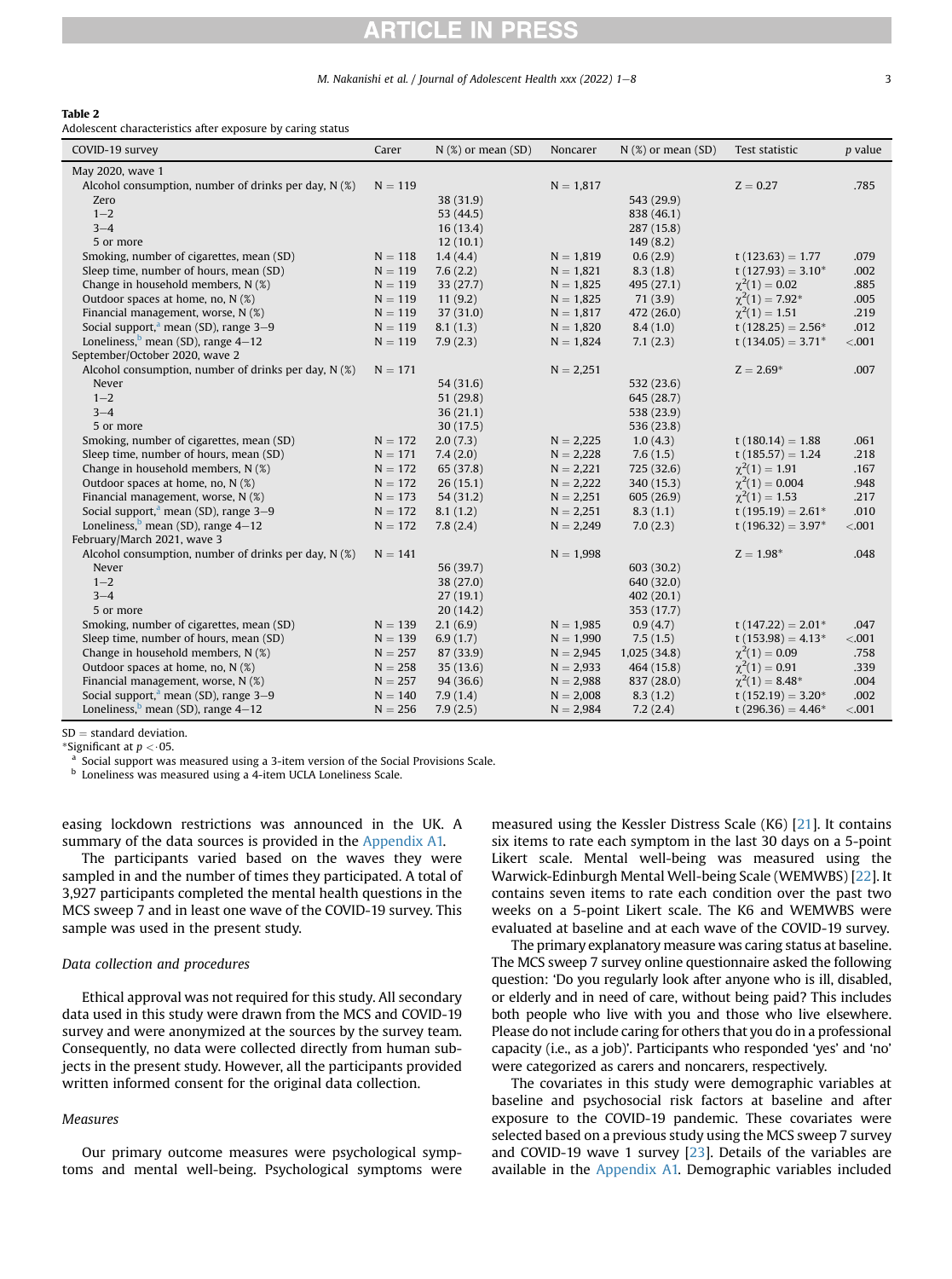<span id="page-3-0"></span>

#### **Mental well-being (WEMWBS)**



Figure 1. Outcome measures by caring status at each time of assessment. Adolescents aged 17 years in 2018/19 were divided into carers and noncarers. The wave 1 survey was conducted in May 2020, wave 2 was conducted in September-October 2020, and wave 3 was conducted in February-March 2021. The number of participants varied across the assessments. Psychological symptoms were measured using the Kessler Distress Scale (K6; range:  $0-24$ ). Mental well-being was measured using the Warwick-Edinburgh Mental Wellbeing Scale (WEMWBS; range: 7-35).

age, sex, and ethnicity. The psychosocial variables at baseline were heavy drinking, regular smoking, cannabis use, use of other drugs, arrested by a police officer, problematic video gaming, gambling, poor sleep quality, self-harm, suicide attempts, and mental difficulties. Mental difficulties were evaluated by parents using the Strength and Difficulties Questionnaire [\[24\]](#page-7-17). The Strength and Difficulties Questionnaire contains 25 items to measure adolescents' strengths and difficulties on a 3-point Likert scale. Psychosocial variables after exposure to the COVID-19 pandemic included sleep time, smoking (number of cigarettes per day), alcohol consumption, outdoor spaces at home, financial management, changes in household composition, social support, and feelings of loneliness. Social support was measured using a 3-item version of the Social Provisions Scale [[25](#page-7-18)]. This assesses the availability of social support on a 3-point Likert scale. Loneliness was measured using a 4-item UCLA Loneliness Scale [\[26\]](#page-7-19); items are rated on a 3-point Likert scale.

#### Data analyses

Baseline demographic and psychosocial variables were compared between carers and noncarers. Differences in psychosocial variables after exposure were also examined as per the caring status. Student's t-tests were used for continuous variables, Mann-Whitney's U tests were used for ranked variables, and  $\chi^2$  tests were used for categorical variables.

To determine the association between caring status and outcome measures, a multivariable linear regression analysis was performed. The independent variables comprised caring status at baseline and time (wave 1 vs. wave 2 or 3). The corresponding outcome measure at baseline (i.e., psychological symptoms or mental well-being) was included in the model as a covariate. Three models were generated: unadjusted, adjusted for demographic and psychosocial variables at baseline, and adjusted for baseline features and psychosocial variables after exposure to the COVID-19 pandemic. In these analyses, each case had a time variable (wave 1, wave 2, or wave 3) and variables at baseline and the time of assessment. These models accounted for the clustering of outcome measures among adolescents. As our concerns were not about the clustering level but controlling for within-cluster correlation, we used a sandwich estimator instead of modeling random effects [[27\]](#page-7-20). To assess how much the covariable adjustments change the effect sizes of associations, the local effect size per model was calculated using Cohen's  $f^2$ . The effect size was considered small if  $f^2$  values varied by approximately .02, medium if approximately .15, and large if more than .35 [\[28](#page-7-21)].

In the regression analysis, full information maximum likelihood was used to estimate the missing data [\[29](#page-7-22)]. To ensure robustness of the missing data, a sensitivity analysis of the fully adjusted model was performed by excluding individuals with missing data. All analyses were conducted using Mplus for Windows, version 8.4 (Muthén & Muthén, Los Angeles, California, USA). The statistical significance was set at  $\alpha = .05$ .

## Results

#### Characteristics of adolescent carers

At baseline, there were 311 carers (7.9%) among the 3,927 adolescents. Compared with noncarers, adolescent carers were significantly younger; included more non-White ethnicities; had poorer sleep quality and more severe mental difficulties; and had a higher frequency of gambling, smoking, self-harm, and suicide attempts ([Table 1\)](#page-1-0).

Compared with noncarers, adolescent carers had significantly less sleep time at waves 1 and 3, less frequent outdoor spaces at home at wave 1, lower scores for social support and higher scores for loneliness at all three waves, less alcohol consumption at wave 2 and wave 3, and higher number of cigarettes smoked and worse financial management at wave 3 [\(Table 2](#page-2-0)).

## Psychological symptoms and mental well-being

The mean scores for outcome measures based on caring status at baseline are shown in [Figure 1.](#page-3-0) Carers and noncarers had mean K6 scores of approximately 10 and 8 across the baseline and exposure, respectively. Adolescent carers and noncarers had mean WEMWBS scores of  $20-21$  during the study period [\(Figure 1](#page-3-0)).

### Association between caring status and psychological symptoms

In the unadjusted model, carers showed significantly higher K6 scores than noncarers after exposure [\(Table 3](#page-4-0)). The K6 scores at wave 3 were significantly higher than those at wave 1. In the model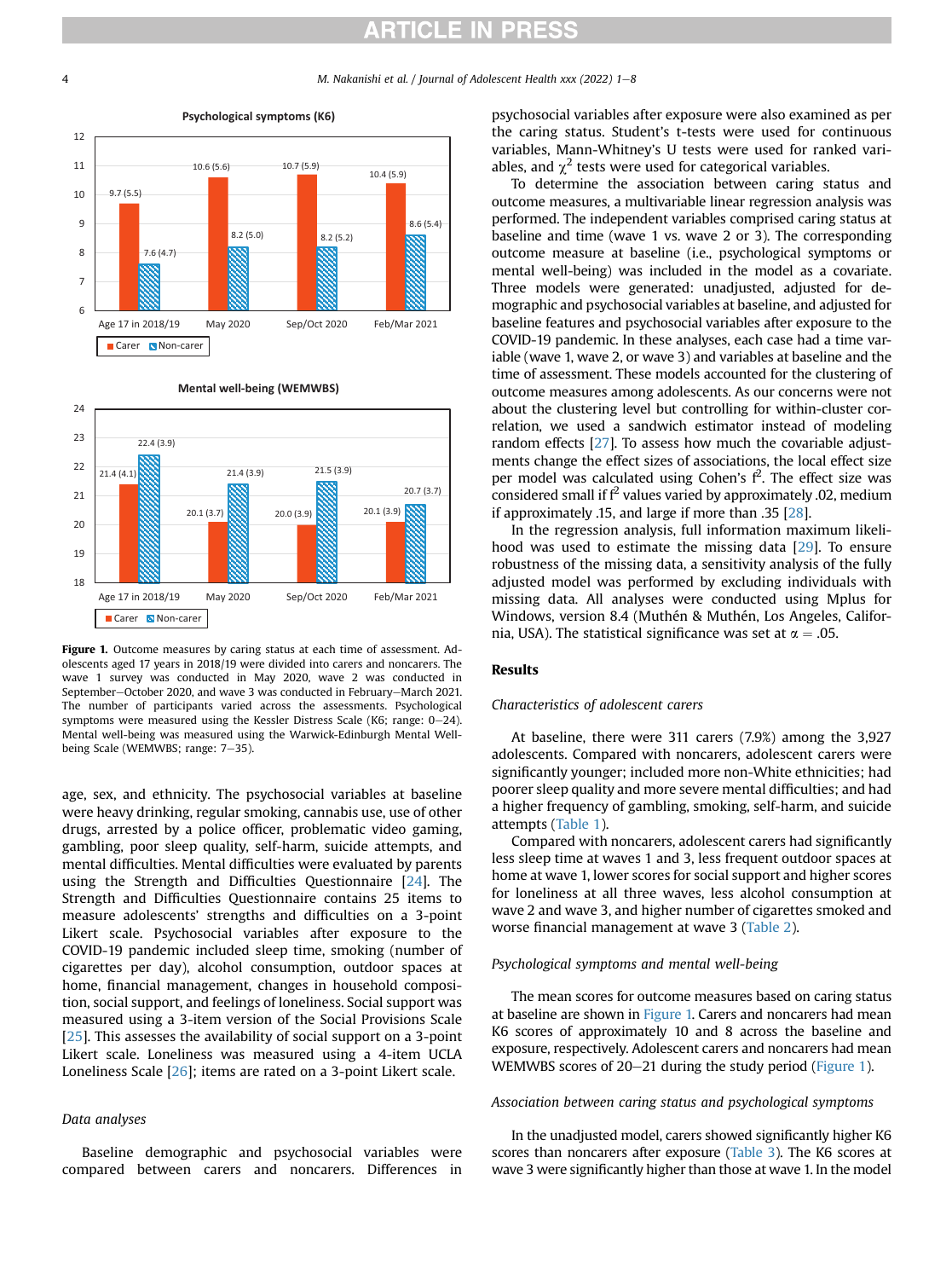#### M. Nakanishi et al. / Journal of Adolescent Health xxx (2022) 1–8 5

#### <span id="page-4-0"></span>Table 3

Multiple linear regression analyses of psychological symptoms controlling for baseline and exposure variables

| Coefficient (95% CI)                                               | Unadjusted             | Adjusted                  | Fully adjusted                           |
|--------------------------------------------------------------------|------------------------|---------------------------|------------------------------------------|
| Carer at baseline                                                  | $0.86(0.30, 1.42)^*$   | $0.60$ (0.07, 1.13)*      | $0.31 (-0.07, 0.69)$                     |
| Time, reference $=$ wave 1                                         |                        |                           |                                          |
| Wave 2                                                             | $0.01 (-0.21, 0.23)$   | $0.07 (-0.14, 0.29)$      | $-0.16$ ( $-0.36$ , 0.03)                |
| Wave 3                                                             | $0.47(0.26, 0.69)^{*}$ | $0.58(0.36, 0.79)$ *      | $0.12$ (-0.08, 0.31)                     |
| Outcome at baseline                                                | $0.59(0.56, 0.62)^{*}$ | $0.46(0.42, 0.50)^*$      | $0.27(0.24, 0.30)^{*}$                   |
| Demographic at baseline                                            |                        |                           |                                          |
| Age, year                                                          |                        | $-0.22$ ( $-0.62$ , 0.17) | $-0.15$ ( $-0.47$ , 0.17)                |
| Female                                                             |                        | $1.35(1.06, 1.64)^{*}$    | $1.54(1.30, 1.77)^*$                     |
| Non-White Caucasian                                                |                        | $-0.09$ ( $-0.48$ , 0.29) | $0.02$ (-0.30, 0.33)                     |
| Psychosocial risk factors at baseline                              |                        |                           |                                          |
| Heavy drinking                                                     |                        | $0.01 (-0.47, 0.49)$      | $0.14 (-0.29, 0.57)$                     |
| Regular smoking                                                    |                        | $0.56$ ( $-0.17$ , 1.30)  | $0.23$ (-0.39, 0.85)                     |
| Cannabis use, reference $=$ never                                  |                        |                           |                                          |
| Less than 10 times                                                 |                        | $0.08 (-0.24, 0.41)$      | $0.17(-0.12, 0.46)$                      |
| 10 or more times                                                   |                        | $-0.15$ ( $-0.81$ , 0.51) | $0.11 (-0.46, 0.67)$                     |
| Use of other drugs                                                 |                        | $-0.12$ ( $-0.75$ , 0.50) | $-0.36$ ( $-0.85$ , 0.12)                |
| Poor sleep quality                                                 |                        | $0.91(0.58, 1.23)*$       | $0.28(0.03, 0.53)*$                      |
| Being arrested                                                     |                        | $-0.80$ ( $-2.29$ , 0.69) | $-1.41$ ( $-2.63$ , $-0.19$ <sup>*</sup> |
| Problematic video gaming                                           |                        | $0.01$ (-0.39, 0.41)      | $-0.09$ ( $-0.44$ , 0.27)                |
| Gambling                                                           |                        | $-0.30$ ( $-0.68$ , 0.09) | $-0.22$ ( $-0.52$ , 0.08)                |
| Self-harm                                                          |                        | $0.90(0.56, 1.24)^*$      | $0.37(0.10, 0.63)*$                      |
| Suicide attempt                                                    |                        | $0.81$ $(0.22, 1.39)^*$   | $0.89(0.41, 1.37)^*$                     |
| Mental difficulties, <sup>a</sup> range $0-40$                     |                        | $0.05(0.02, 0.07)^*$      | $0.01 (-0.01, 0.04)$                     |
| Psychosocial risk factors after exposure                           |                        |                           |                                          |
| Alcohol consumption, number of drinks per day, reference $=$ never |                        |                           |                                          |
| $1 - 2$                                                            |                        |                           | $-0.04$ ( $-0.31$ , 0.23)                |
| $3 - 4$                                                            |                        |                           | $0.35(0.04, 0.65)*$                      |
| 5 or more                                                          |                        |                           | $0.64$ (0.33, 0.95)*                     |
| Smoking, number of cigarettes per day                              |                        |                           | $0.03$ (0.002, 0.05)*                    |
| Sleep time, number of hours per day                                |                        |                           | $-0.17$ ( $-0.24$ , $-0.10$ )*           |
| Change in household members                                        |                        |                           | $0.10 (-0.11, 0.31)$                     |
| No outdoor spaces at home                                          |                        |                           | $-0.09$ ( $-0.39$ , 0.21)                |
| Worse financial management                                         |                        |                           | $0.70(0.49, 0.90)$ *                     |
| Social support, $\frac{b}{c}$ range 3–9                            |                        |                           | $-0.44$ ( $-0.56$ , $-0.31$ )*           |
| Loneliness, $c$ range 4-12                                         |                        |                           | $1.00(0.95, 1.06)^{*}$                   |
| Effect size, Cohen's $f^2$                                         | 0.002                  | 0.044                     | 0.461                                    |

 $CI = confidence$  interval.

Psychological symptoms were measured using the Kessler Distress Scale (K6) (range  $0-24$ ).

The model accounted for clustering within adolescence.

\*Significant at  $p < 0.05$ .

Mental difficulties were measured using the Strength and Difficulties Questionnaire.

<sup>b</sup> Social support was measured using a 3-item version of the Social Provisions Scale.

Loneliness was measured using a 4-item UCLA Loneliness Scale.

adjusted for baseline features, caring status remained significantly associated with K6 scores after exposure. The fully adjusted model with psychosocial variables after exposure showed significant associations of greater K6 scores with poor sleep quality, no police arrest, presence of self-harm, suicide attempt at baseline, increased alcohol consumption and smoking, smoking, decreased sleep time and social support, poor financial management, and greater feelings of loneliness, among females. Caring status at baseline was not significantly associated with the psychological symptoms after exposure. The local effect size was small in the unadjusted model and the model adjusted for baseline features. However, it was large in the fully adjusted model ([Table 3](#page-4-0)).

The results of a sensitivity analysis, in which individuals with missing data were excluded from the fully adjusted model, did not meaningfully differ in association with K6 scores or psychosocial risk factors, except for police arrest (coefficient  $=$  -1.76; 95% confidence interval  $[95\% \text{ CI}] = -3.56, .03$ ).

#### Association between caring status and mental well-being

Regarding the WEMWBS, carers showed significantly lower mean scores than noncarers after exposure in the unadjusted model ([Table 4](#page-5-0)). WEMWBS scores at wave 3 were significantly lower than those at wave 1. In the model adjusted for baseline features, caring status no longer showed significant associations with WEMWBS scores after exposure. The fully adjusted model with psychosocial variables after exposure showed significant associations with lower mental well-being at wave 3 than at wave 1. The psychosocial variables include older age, female gender, poor sleep quality, suicide attempt at baseline, increased alcohol consumption, decreased sleep time, change in household members, outdoor spaces at home, poor financial management, less social support, and greater feelings of loneliness at exposure. Caring status at baseline was not significantly associated with mental well-being after exposure. The local effect size was small in the unadjusted model and the model adjusted for baseline features. However, it was large in the fully adjusted model ([Table 4\)](#page-5-0).

In another sensitivity analysis that excluded individuals with missing data, associations with WEMWBS scores were not significant for age at baseline (coefficient  $=$  -.21; 95% CI  $=$  -.15, .56), alcohol consumption (coefficient  $=$  -.26; 95% CI  $=$  -.58, .07), and outdoor spaces at home after exposure (coefficient  $=$ .12;  $95\%$  CI  $= -0.20$ , .44). Other results did not differ significantly.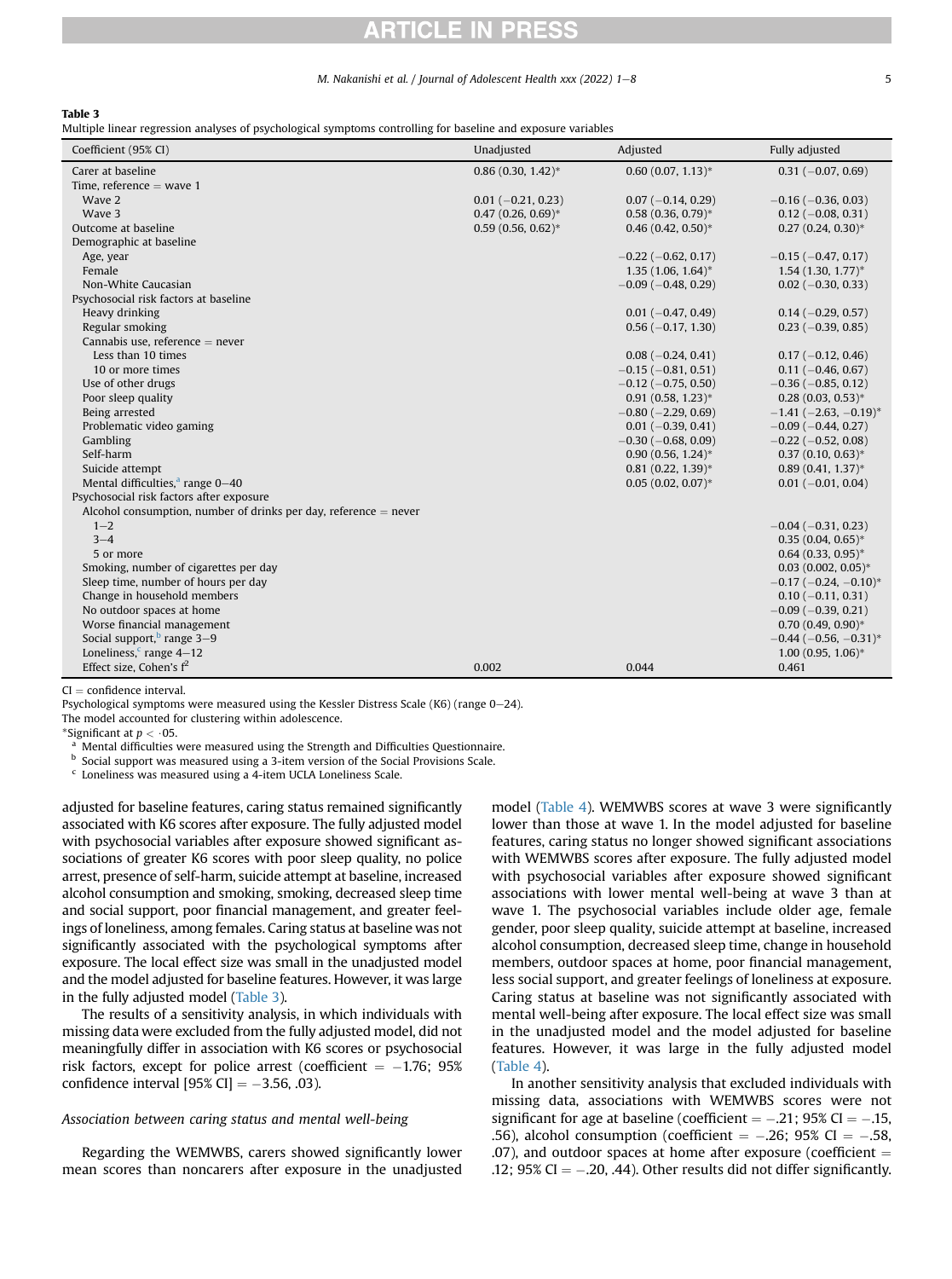### 6 M. Nakanishi et al. / Journal of Adolescent Health xxx (2022) 1-8

## <span id="page-5-0"></span>Table 4

Multiple linear regression analyses of mental well-being controlling for baseline and exposure variables

| Coefficient (95% CI)                                               | Mental well-being (WEMWBS) <sup>b</sup> |                                |                                          |  |
|--------------------------------------------------------------------|-----------------------------------------|--------------------------------|------------------------------------------|--|
|                                                                    | Unadjusted                              | Adjusted                       | Fully adjusted                           |  |
| Carer at baseline                                                  | $-0.65$ ( $-1.02$ , $-0.27$ )*          | $-0.30$ ( $-0.67$ , 0.08)      | $-0.002$ ( $-0.28$ , 0.28)               |  |
| Time, reference $=$ wave 1                                         |                                         |                                |                                          |  |
| Wave 2                                                             | $0.16(-0.01, 0.34)$                     | $0.13 (-0.05, 0.30)$           | $0.23(0.06, 0.40)^*$                     |  |
| Wave 3                                                             | $-0.62$ (-0.79, -0.45)*                 | $-0.69$ ( $-0.86$ , $-0.52$ )* | $-0.42$ ( $-0.58$ , $-0.26$ )*           |  |
| Outcome at baseline                                                | $0.43$ (0.40, 0.45) <sup>*</sup>        | $0.33$ (0.30, 0.36)*           | $0.21(0.19, 0.24)^{*}$                   |  |
| Demographic at baseline                                            |                                         |                                |                                          |  |
| Age, year                                                          |                                         | $0.27 (-0.03, 0.57)$           | $0.26(0.02, 0.50)$ *                     |  |
| Female                                                             |                                         | $-0.81$ (-1.04, -0.59)*        | $-0.94(-1.13,-0.76)$ *                   |  |
| Non-White Caucasian                                                |                                         | $0.15 (-0.15, 0.44)$           | $0.10 (-0.14, 0.35)$                     |  |
| Psychosocial risk factors at baseline                              |                                         |                                |                                          |  |
| Heavy drinking                                                     |                                         | $0.32 (-0.05, 0.69)$           | $0.22$ (-0.09, 0.54)                     |  |
| Regular smoking                                                    |                                         | $-0.18$ ( $-0.76$ , 0.40)      | $-0.06$ ( $-0.51$ , 0.40)                |  |
| Cannabis use, reference $=$ never                                  |                                         |                                |                                          |  |
| Less than 10 times                                                 |                                         | $0.10 (-0.15, 0.34)$           | $-0.01$ ( $-0.22$ , 0.21)                |  |
| 10 or more times                                                   |                                         | $0.30 (-0.25, 0.85)$           | $0.04 (-0.39, 0.47)$                     |  |
| Use of other drugs                                                 |                                         | $-0.44$ ( $-0.94$ , 0.06)      | $-0.20$ ( $-0.57$ , 0.18)                |  |
| Poor sleep quality                                                 |                                         | $-0.89$ ( $-1.10$ , $-0.67$ )* | $-0.27$ ( $-0.45$ , $-0.10$ <sup>*</sup> |  |
| Being arrested                                                     |                                         | $0.55(-0.68, 1.79)$            | $0.93(-0.15, 2.02)$                      |  |
| Problematic video gaming                                           |                                         | $0.06$ ( $-0.26$ , 0.38)       | $0.11 (-0.18, 0.39)$                     |  |
| Gambling                                                           |                                         | $-0.13$ ( $-0.44$ , 0.18)      | $-0.18$ ( $-0.43$ , 0.07)                |  |
| Self-harm                                                          |                                         | $-0.56$ ( $-0.79$ , $-0.33$ )* | $0.13 (-0.05, 0.32)$                     |  |
| Suicide attempt                                                    |                                         | $-0.52$ ( $-0.88$ , $-0.15$ )* | $-0.37$ ( $-0.67$ , $-0.07$ )*           |  |
| Mental difficulties, <sup>a</sup> range $0-40$                     |                                         | $-0.05$ ( $-0.07$ , $-0.02$ )* | $-0.01$ ( $-0.03$ , 0.01)                |  |
| Psychosocial risk factors after exposure                           |                                         |                                |                                          |  |
| Alcohol consumption, number of drinks per day, reference $=$ never |                                         |                                |                                          |  |
| $1 - 2$                                                            |                                         |                                | $-0.01$ ( $-0.23$ , 0.22)                |  |
| $3 - 4$                                                            |                                         |                                | $-0.11 (-0.35, 0.14)$                    |  |
| 5 or more                                                          |                                         |                                | $-0.30$ ( $-0.59$ , $-0.05$ )*           |  |
| Smoking, number of cigarettes per day                              |                                         |                                | $-0.01$ ( $-0.02$ , 0.01)                |  |
| Sleep time, number of hours per day                                |                                         |                                | $0.10(0.06, 0.15)*$                      |  |
| Change in household members                                        |                                         |                                | $-0.20$ ( $-0.34$ , $-0.05$ )*           |  |
| No outdoor spaces in house                                         |                                         |                                | $0.29(0.07, 0.52)^{*}$                   |  |
| Worse financial management                                         |                                         |                                | $-0.47$ ( $-0.62$ , $-0.32$ )*           |  |
| Social support, <sup>b</sup> range 3-9                             |                                         |                                | $0.50(0.42, 0.57)^{*}$                   |  |
| Loneliness, $c$ range $4-12$                                       |                                         |                                | $-0.68$ ( $-0.72$ , $-0.64$ )*           |  |
| Effect size, Cohen's $f^2$                                         | 0.002                                   | 0.045                          | 0.428                                    |  |

 $CI =$  confidence interval; WEMWBS = Warwick-Edinburgh Mental Well-being Scale.

Mental well-being was measured using the Warwick-Edinburgh Mental Well-being Scale (range  $7-35$ ).

The model accounted for clustering within adolescence.

\*Significant at  $p < 0.05$ .

 $\tilde{a}$  Mental difficulties were measured using the Strength and Difficulties Questionnaire.

<sup>b</sup> Social support was measured using a 3-item version of the Social Provisions Scale.

 $c$  Loneliness was measured using a 4-item UCLA Loneliness Scale.

## Discussion

In this cohort study, we investigated the longitudinal mental health outcomes of adolescent carers from the age of 17 years until one year after the first national lockdown in the UK. Carers consistently reported significantly worse psychological symptoms and mental well-being than noncarers during the pandemic. However, these associations were explained by the psychosocial risk factors at baseline and exposure. Worse outcomes were associated with poor sleep quality and suicide attempts at 17 years of age, as well as low social support and strong feelings of loneliness during the pandemic. Adolescent carers were significantly more likely to experience these psychosocial risk factors than noncarers. The local effect size per model showed that mental health outcomes were largely explained by psychosocial risk factors during the pandemic.

The aforementioned existing inequalities among carers at 17 years of age appear to have affected mental health outcomes during the pandemic. Carers may have lived with the negative impacts of their caring role, unaddressed health and behavior problems, and lack of access to required social support services [[9](#page-7-4)[,10\]](#page-7-5). Although school closures saved commuting time and homework, being confined to the home increased difficulty in balancing caring responsibilities [\[30,](#page-7-23)[31\]](#page-7-24). Financial hardship could have added to the psychological distress of adolescent carers who were unable to access social support services owing to COVID-19-related restrictions  $[13,14]$  $[13,14]$  $[13,14]$  $[13,14]$ . Furthermore, adolescents have specific needs for their social and emotional development. Young carers were first included and defined in the UK legislation in 2014. Therefore, the UK has advanced awareness and policy responses for young carers  $[15-17]$  $[15-17]$  $[15-17]$  $[15-17]$ . The voluntary sector has historically provided more support for them compared to the governmental sector. However, such support is decreasing owing to reduced funding [\[17](#page-7-25)]. During the pandemic, young carers reported increased worries and concerns regarding the health and well-being of their care receivers—individuals at high risk from COVID-19 [[13,](#page-7-8)[30](#page-7-23)]. Psychosocial support for adolescent carers should be strengthened to address needs that are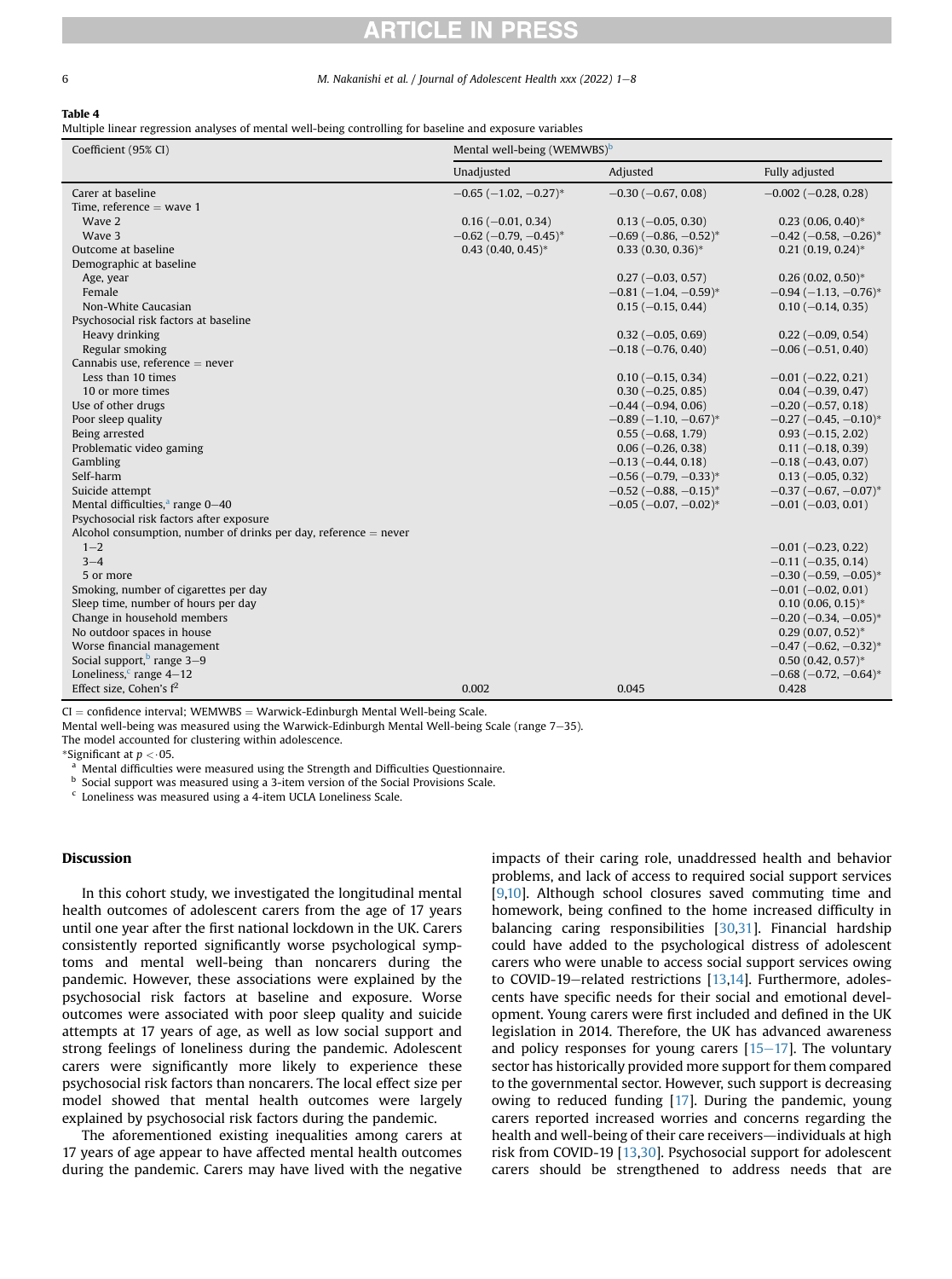modifiable, despite COVID-19–related restrictions. For example, online psychoeducational sessions have been developed using video conference instruments, to build psychological resilience among young carers [\[32\]](#page-7-26).

Similarly, carers reported receiving significantly lower social support and experiencing a greater feeling of loneliness during the pandemic. These factors were significantly associated with worse mental health outcomes in this study, as has been shown in general adolescent populations [\[7,](#page-7-2)[33,](#page-7-27)[34\]](#page-7-28). The adverse effects of school closures and loss of time away from home were exacerbated for those who take up caring roles in adolescence. While young carers reported that COVID-19 provided them more time to spend with their care receivers and enhance their relationships [\[30\]](#page-7-23), many young carers reported feeling less connected to others than they did before the pandemic [[14\]](#page-7-9). Notably, with the rapid vaccine rollout, the UK removed restrictions from spring 2021. As schools reopened, young carers may have realized their differences from students who did not take up caring roles and may have experienced a wider range of emotions. Reopening of schools could also invoke feelings of being behind in educational attainment or skills development that have been exacerbated by the transition to online learning modalities [[30](#page-7-23)]. Educational settings require careful consideration of support regarding the school curriculum, returning to school, and catching up with friends in person.

The overall sample showed increased psychological symptoms and decreased mental well-being from the pre-COVID-19 to current COVID-19 period. Poorer mental health outcomes were observed among females, with increased alcohol consumption, decreased sleep time, and poor financial management. These associations are consistent with previous studies regarding adolescent mental health during the pandemic [[4](#page-6-3)[,23\]](#page-7-16). Our study confirmed findings for these risk factors by including outcome measures at the age of 17 years as a baseline in the pre-COVID-19 period. Notably, based on the fully adjusted model, mental well-being at wave 3 was even worse than that at wave 1, when the first national lockdowns were implemented at the highest level. The decreased mental health in this sample may have been a long-term consequence rather than an immediate response to pandemic restrictions [\[3\]](#page-6-2). Being arrested by the police during the pre-COVID-19 period was significantly associated with lower psychological symptoms. These adolescents may have received some form of follow-up contact and support, which eventually moderated the impact of COVID-19 restrictions.

The strength of our study lies in the use of a representative cohort study in the UK. The longitudinal design, including the MCS sweep 7 survey and three waves of the COVID-19 survey, elucidated the long-term impacts of the pandemic on adolescent mental health outcomes. However, our study has some limitations. Caring status at 17 years of age could have varied during the pandemic because of change in family members' care location, such as hospital admission and nursing home placement. The definition of caring status could have excluded adolescents who cared for young siblings because of their parent's illness or disabilities. Our analyses did not consider parents' economic adversities, which may also affect adolescent caring status and mental health outcomes. Additionally, owing to missing data, our analyses did not include information on socioeconomic status, school attendance, and level of worry about family members' health. These variables could have confounding associations between caring status and mental health outcomes.

Although the COVID-19 survey included assessment of caring in households, the questions varied across the wave 1 survey and later waves. Thus, we could not determine whether caring continued or not or who was new to caring responsibilities during exposure to the COVID-19 pandemic. Future studies should investigate mental health consequences among new young carers during COVID-19-related restrictions.

Despite these limitations, our study indicated that a caring role was significantly associated with worsening mental health outcomes among adolescents during the COVID-19 pandemic. Our results highlight the need for psychosocial support for young carers. As the UK has been removing COVID-19–related restrictions since spring 2021, careful consideration is warranted to support adolescent carers to return to school and catch up with studies and other students.

#### Data Statement

University of London, Institute of Education, Centre for Longitudinal Studies owns the copyright for the Millennium Cohort Study (MCS) data used in this study (2021). Millennium Cohort Study: Seventh Survey, 2018. [Data Collection]. UK Data Service. SN: 8682, [https://doi.org/10.5255/UKDA-SN-8682-1.](https://doi.org/10.5255/UKDA-SN-8682-1)

#### Acknowledgments

The authors are grateful to the Centre for Longitudinal Studies (CLS), UCL Social Research Institute, for the use of the data and to the UK Data Service for making them available. Neither the CLS nor the UK Data Service bears any responsibility for the analysis or interpretation of the data.

#### Funding Source

This work was supported by the Ministry of Health, Labour Sciences research grant from the Ministry of Health, Labour, and Welfare of Japan (grant number 19189500); the Grant-in-Aid for Scientific Research on Innovative Areas from the Ministry of Education, Culture, Sports, Science, and Technology of Japan (grant numbers JP23118002, JP16H06398, and JP16H06395); the Grant-in-Aid for Transformative Research Areas from the Ministry of Education, Culture, Sports, Science, and Technology of Japan (grant numbers JP21H05171, JP21H05173, and JP21H05174); and the UK Medical Research Council [grants MC\_UU\_12019/1 and 3]. The funders had no role in the study design, data collection and analysis, decision to publish, or preparation of the manuscript.

#### Supplementary Data

Supplementary data related to this article can be found at [https://doi.org/10.1016/j.jadohealth.2022.01.228.](https://doi.org/10.1016/j.jadohealth.2022.01.228)

#### References

- <span id="page-6-0"></span>[1] [Sawyer SM. Psychosocial assessments after COVID-19. J Adolesc Health](http://refhub.elsevier.com/S1054-139X(22)00288-9/sref1) [2021;68:429](http://refhub.elsevier.com/S1054-139X(22)00288-9/sref1)-[30.](http://refhub.elsevier.com/S1054-139X(22)00288-9/sref1)
- <span id="page-6-1"></span>[2] [Moreno C, Wykes T, Galderisi S, et al. How mental health care should](http://refhub.elsevier.com/S1054-139X(22)00288-9/sref2) [change as a consequence of the COVID-19 pandemic. Lancet Psychiatry](http://refhub.elsevier.com/S1054-139X(22)00288-9/sref2) 2020:7:813-[24](http://refhub.elsevier.com/S1054-139X(22)00288-9/sref2).
- <span id="page-6-2"></span>[3] [Hu Y, Qian Y. COVID-19 and adolescent mental health in the United](http://refhub.elsevier.com/S1054-139X(22)00288-9/sref3) [Kingdom. J Adolesc Health 2021;69:26](http://refhub.elsevier.com/S1054-139X(22)00288-9/sref3)-[32](http://refhub.elsevier.com/S1054-139X(22)00288-9/sref3).
- <span id="page-6-3"></span>[4] [Blakemore SJ, Mills KL. Is adolescence a sensitive period for sociocultural](http://refhub.elsevier.com/S1054-139X(22)00288-9/sref4) [processing? Annu Rev Psychol 2014;65:187](http://refhub.elsevier.com/S1054-139X(22)00288-9/sref4)-[207.](http://refhub.elsevier.com/S1054-139X(22)00288-9/sref4)